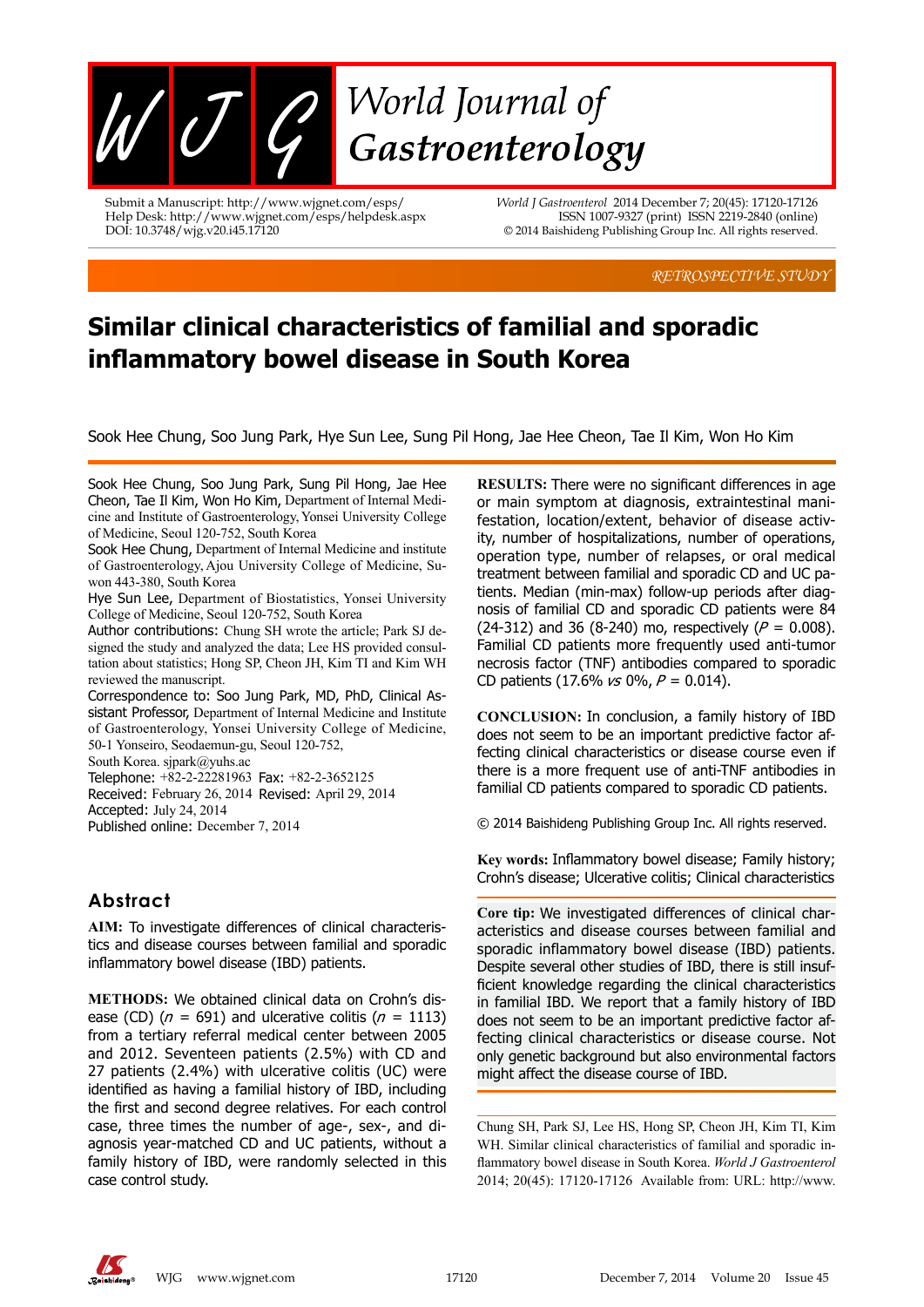wjgnet.com/1007-9327/full/v20/i45/17120.htm DOI: http:// dx.doi.org/10.3748/wjg.v20.i45.17120

## **INTRODUCTION**

Inflammatory bowel disease (IBD) includes Crohn's disease (CD) and ulcerative colitis (UC). Although it is suggested that genetic, environmental, and immunologic factors are involved in the pathogenesis of IBD, the etiology of IBD is still not completely understood. Some suggest that a family history of IBD may be one of the most important risk factors<sup>[1]</sup>. A family history of IBD was shown to increase the risk of developing IBD 10 to 15-fold in unaffected first-degree relatives and threefold among close relatives of IBD patients<sup>[2-4]</sup>. In the f rst-degree relatives of patients with IBD from Korean and western countries, the rates of familial IBD were reported to be 1.88% (South Korea) and 5%-18% (western  $countries$ <sup>[5-12]</sup>. Even if genetic factors are associated with familial  $IBD<sup>[13]</sup>$ , a family history of IBD does not mean that all patients with IBD share a specific gene, as family members of IBD patients could be exposed to similar environmental factors<sup>[14]</sup>. Some studies showed that there were no differences in clinical characteristics between familial and sporadic  $IBD^{[15,16]}$ . Even if other studies demonstrated differences between familial and sporadic IBD, there have not been consistent results $^{[17-19]}$ . Despite several studies of familial IBD, there is still insufficient knowledge regarding the differing characteristics between familial and sporadic IBD. Therefore, we aimed to investigate the differences in clinical characteristics and disease course between familial and sporadic IBD patients.

## **MATERIALS AND METHODS**

#### *Patients*

We used electronic IBD registry data including CD (691 cases) and UC (1113 cases) from Severance Hospital, Yonsei University College of Medicine from January 2005 to February 2012. Seventeen patients (2.5%) with CD and 27 patients (2.4%) with UC were identified as having a familial history of IBD, including f rst- and second-degree relatives. For each control case, three times the number of age-, sex-, and diagnosis year-matched CD and UC patients, without a family history of IBD, were randomly selected in this case control study. We compared the clinical characteristics and disease courses between familial CD and UC patients and sporadic CD and UC patients, respectively. UC and CD were subclassif ed by Montreal classification<sup>[20]</sup>. Regarding the extent of UC, ulcerative proctitis  $(E1)$  was defined as inflammation limited to the rectum. Left-sided UC (E2) was defined as inflammation limited to the splenic flexure. Extensive UC (E3) was defined as inflammation extending proximal to the splenic f exure. Regarding the location of CD, L1 was defined as involvement of the ileum. L2 was defined as involvement of the colon. L3 was defined as involvement of the ileocolon. L4 was defined as L1-L3 with presenting concomitant upper gastrointestinal disease. Regarding CD behavior, B1 was defined as a nonstricturing, nonpenetrating, inflammatory type. B2 was defined as a stricturing type. B3 was defined as a penetrating type. Mayo index and CDAI at diagnosis were calculated at the time of initial diagnosis at the hospital. UC relapse was defined as a partial Mayo score  $\geq 4$  or surgery for disease aggravation<sup>[21]</sup>. CD relapse was defined as a CDAI score  $\geq$  250, a CDAI score 150  $\leq$  CDAI score  $\leq$  250 with a 75 point increase above the initial value during three consecutive weeks, surgery for progressed Crohn's disease, aside from perianal surgery<sup>[22]</sup>. Additionally, any change in therapies because of clinical aggravation was included in the criteria of relapse of  $IBD^{[23]}.$ 

#### *Statistics analysis*

The normality of the data was analyzed by the Shapiro-Wilks test. For continuous variables, the Mann-Whitney *U*-test was used for nonparametric data, and Student's *t*-test was used for parametric data. Categorical data were analyzed using Pearson's  $\chi^2$  test or Fisher's exact test. All statistical analyses were performed using SPSS Statistics (version 18.0.0, IBM Corp., Armonk, NY, United States).  $P \leq Q$  0.05 was considered statistically significant.

## **RESULTS**

#### *Demographics of familial and sporadic IBD*

The numbers of male patients with familial CD and UC were 14 (82.4%) and 15 (55.6%), respectively (Table 1). There were no differences in age at symptom onset or main symptom at diagnosis between familial and sporadic IBD. Regarding extraintestinal manifestations, episcleritis was more prevalent in familial UC than sporadic UC  $(18.5\% \text{ vs } 4.9\%, P = 0.042).$ 

#### *Family relations and relatives of familial CD and UC*

In familial CD (Figure 1), the numbers of patients with CD, UC, and intestinal Behçet's disease were 9 (52.9%), 6 (35.3%), and 2 (11.8%), respectively. In familial UC (Figure 2), the numbers of patients with UC, CD, and intestinal Behçet's disease were 6 (19.2%), 16 (76.2%), and 1 (4.8%), respectively.

#### *Differences of clinical characteristics and disease courses*

**Location/extent and behavior of disease:** There were no differences in location/extent and behavior of disease between the familial and sporadic IBD patients including CD and UC (Table 2). In both familial and sporadic CD patients, most lesions were located at the ileocolon (70.6% *vs* 60.8%, *P* = 0.568). In familial and sporadic UC patients, the most common extent was proctitis (40.7%) *vs* 34.6%,  $P = 0.645$ . In Table 3, the mean scores of CDAI at diagnosis of familial and sporadic CD were 120.5  $\pm$  68.2 and 107.8  $\pm$  82.1, respectively (*P* = 0.207). The mean Mayo scores at diagnosis were  $3.6 \pm 2.0$  and  $3.7$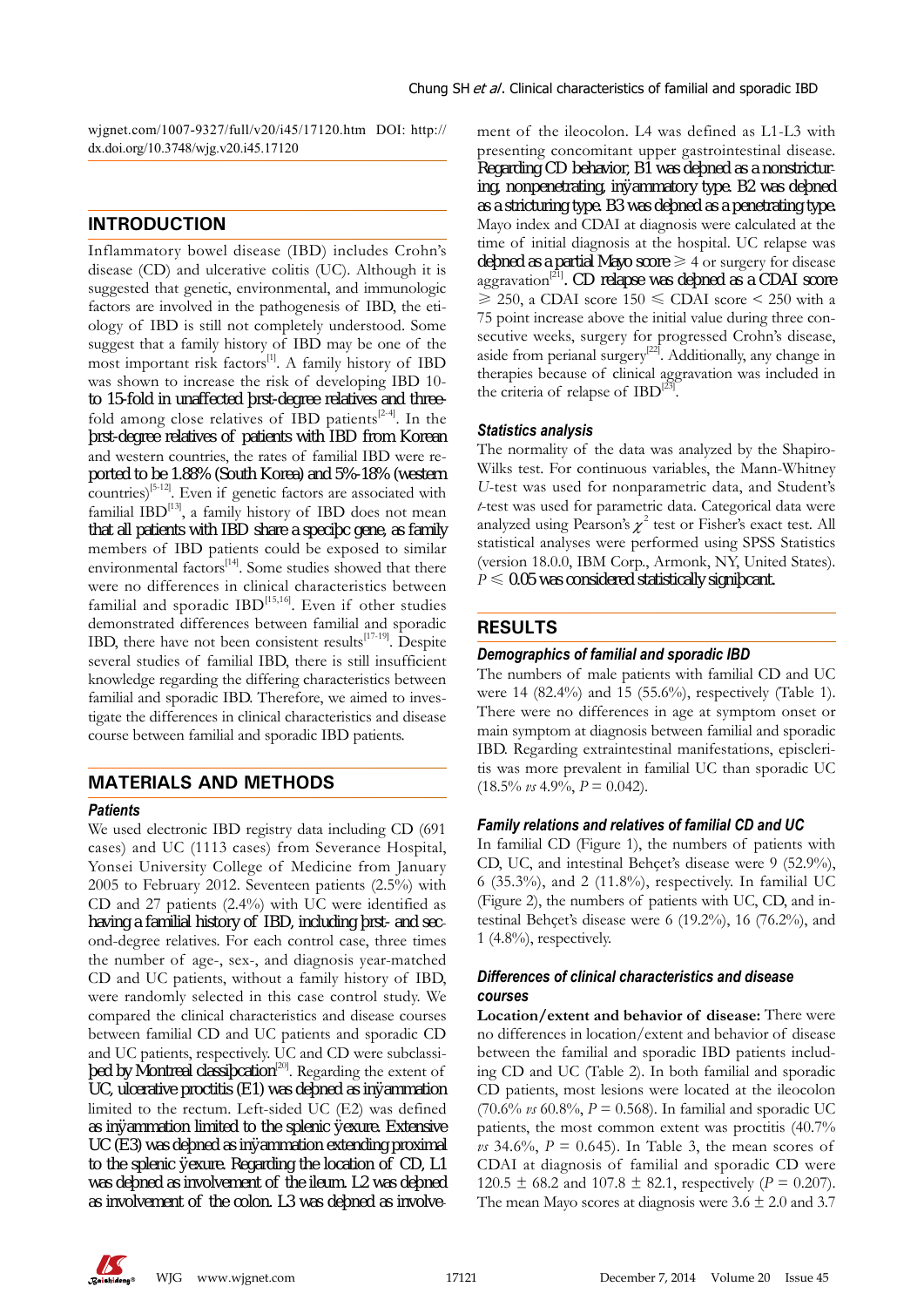#### Chung SH *et al*. Clinical characteristics of familial and sporadic IBD

| Table 1 Demographic data of familial inflammatory bowel disease and sporadic inflammatory bowel disease |                 |                                                   |           |                 |                                                   |           |  |  |
|---------------------------------------------------------------------------------------------------------|-----------------|---------------------------------------------------|-----------|-----------------|---------------------------------------------------|-----------|--|--|
| <b>Phenotype</b>                                                                                        |                 | Familial CD ( $n = 17$ ) Sporadic CD ( $n = 51$ ) | $P$ value |                 | Familial UC ( $n = 27$ ) Sporadic UC ( $n = 81$ ) | $P$ value |  |  |
| Sex                                                                                                     |                 |                                                   | > 0.999   |                 |                                                   | > 0.999   |  |  |
| Male                                                                                                    | 14 (82.4)       | 42 (82.4)                                         |           | 15(55.6)        | 45(55.6)                                          |           |  |  |
| Female                                                                                                  | 3(17.6)         | 9(17.6)                                           |           | 12(44.4)        | 36(44.4)                                          |           |  |  |
| Age at diagnosis                                                                                        | $28.2 \pm 10.3$ | $29.2 \pm 10.5$                                   | 0.742     | $36.2 \pm 14.7$ | $36.4 \pm 12.8$                                   | 0.951     |  |  |
| $\leq 16$ yr (A1)                                                                                       | 0(0)            | 0(0)                                              | 0.849     | 0(0)            | 0(0)                                              | > 0.999   |  |  |
| 17-40 yr $(A2)$                                                                                         | 14 (82.4)       | 43 (84.3)                                         |           | 13(48.1)        | 39(48.1)                                          |           |  |  |
| $> 40 \,\text{yr} \,(\text{A}3)$                                                                        | 3(17.6)         | 8(15.7)                                           |           | 14(51.9)        | 42(51.9)                                          |           |  |  |
| Age at symptom onset, yr                                                                                | $22.6 \pm 9.5$  | $23.5 \pm 9.3$                                    | 0.438     | $36.2 \pm 14.5$ | $36.7 \pm 12.7$                                   | 0.710     |  |  |
| Main symptom at diagnosis                                                                               |                 |                                                   |           |                 |                                                   |           |  |  |
| Abdominal pain                                                                                          | 10(58.8)        | 32(62.7)                                          | 0.773     | 5(18.5)         | 30(37.0)                                          | 0.098     |  |  |
| Diarrhea                                                                                                | 5(29.4)         | 16(31.4)                                          | 0.880     | 11(40.7)        | 22(27.2)                                          | 0.232     |  |  |
| Weight loss                                                                                             | 0(0.0)          | 2(3.9)                                            | > 0.999   | 0(0.0)          | 0(0.0)                                            | > 0.999   |  |  |
| Fever                                                                                                   | 0(0.0)          | 1(2.0)                                            | > 0.999   | 0(0.0)          | 0(0.0)                                            | > 0.999   |  |  |
| Abdominal mass                                                                                          | 0(0.0)          | 0(0.0)                                            | > 0.999   | 0(0.0)          | 0(0.0)                                            | > 0.999   |  |  |
| Hematochezia                                                                                            | 2(11.8)         | 9(17.6)                                           | 0.718     | 21(77.8)        | 66 (81.5)                                         | 0.780     |  |  |
| <b>EIM</b>                                                                                              | $\mathbf{0}$    | 3                                                 |           | 10              | 19                                                |           |  |  |
| Somatitis                                                                                               | 0(0.0)          | 0(0.0)                                            | > 0.999   | 0(0.0)          | 2(2.5)                                            | 0.061     |  |  |
| Arthritis and arthralgia                                                                                | 0(0.0)          | 2(4.2)                                            | > 0.999   | 1(3.7)          | 8(9.9)                                            | 0.445     |  |  |
| Erythema nodosum                                                                                        | 0(0.0)          | 1(2.1)                                            | > 0.999   | 4(14.8)         | 5(6.2)                                            | 0.223     |  |  |
| Episcleritis                                                                                            | 0(0.0)          | 0(0.0)                                            | > 0.999   | 5(18.5)         | 4(4.9)                                            | 0.042     |  |  |

Data are presented as number (percentage) or mean ± SD. CD: Crohn's disease; UC: Ulcerative colitis; EIM: Extraintestinal manifestation.



**Figure 1 Family relations and relatives of familial Crohn's disease.** CD: Crohn's disease; UC: Ulcerative colitis.

± 1.8 for familial and sporadic UC patients, respectively  $(P = 0.673)$ . Median (min-max) follow-up duration in familial and sporadic CD patients was 84 (24-312) and 36  $(8-240)$  mo, respectively  $(P = 0.008)$ . Median (min-max) follow-up duration in familial and sporadic UC patients was 96 (12-240) and 60 (12-85) mo, respectively (*P* = 0.170). There was no significant difference in number of bowel resections between the familial and sporadic IBD patients (Table 4). There was no significant difference in oral medical treatments with 5-aminosalicylates (5-ASA), oral steroids, and azathioprine between familial and sporadic IBD patients (Table 5). However, familial CD patients more frequently used anti-TNF antibodies than sporadic CD patients (17.6% *vs* 0%,  $P = 0.014$ ). Familial UC patients more frequently used suppositories or enemas containing 5-ASA and steroids compared to sporadic UC patients (5-ASA: 11.1% *vs* 1.2%, *P* = 0.047; steroids: 66.7% *vs* 43.2%, *P* = 0.047).

### **DISCUSSION**

IBD has complex causes including environmental factors and genetic susceptibility $^{[24]}$ . Familial history of IBD is known to be an important risk factor for  $IBD^{[4,25,26]}$ . However, the etiologies of IBD are still not completely understood<sup>[26]</sup>. A positive family history of IBD has been shown to increase the risk of developing IBD 10- to 15-fold for first-degree relatives and three-fold for close relatives of IBD patients<sup>[2-4,27]</sup>. A family history of IBD does not necessarily mean that a specific gene exists in all patients, as they are also more likely to be exposed to the same environmental risk factors for developing IBD as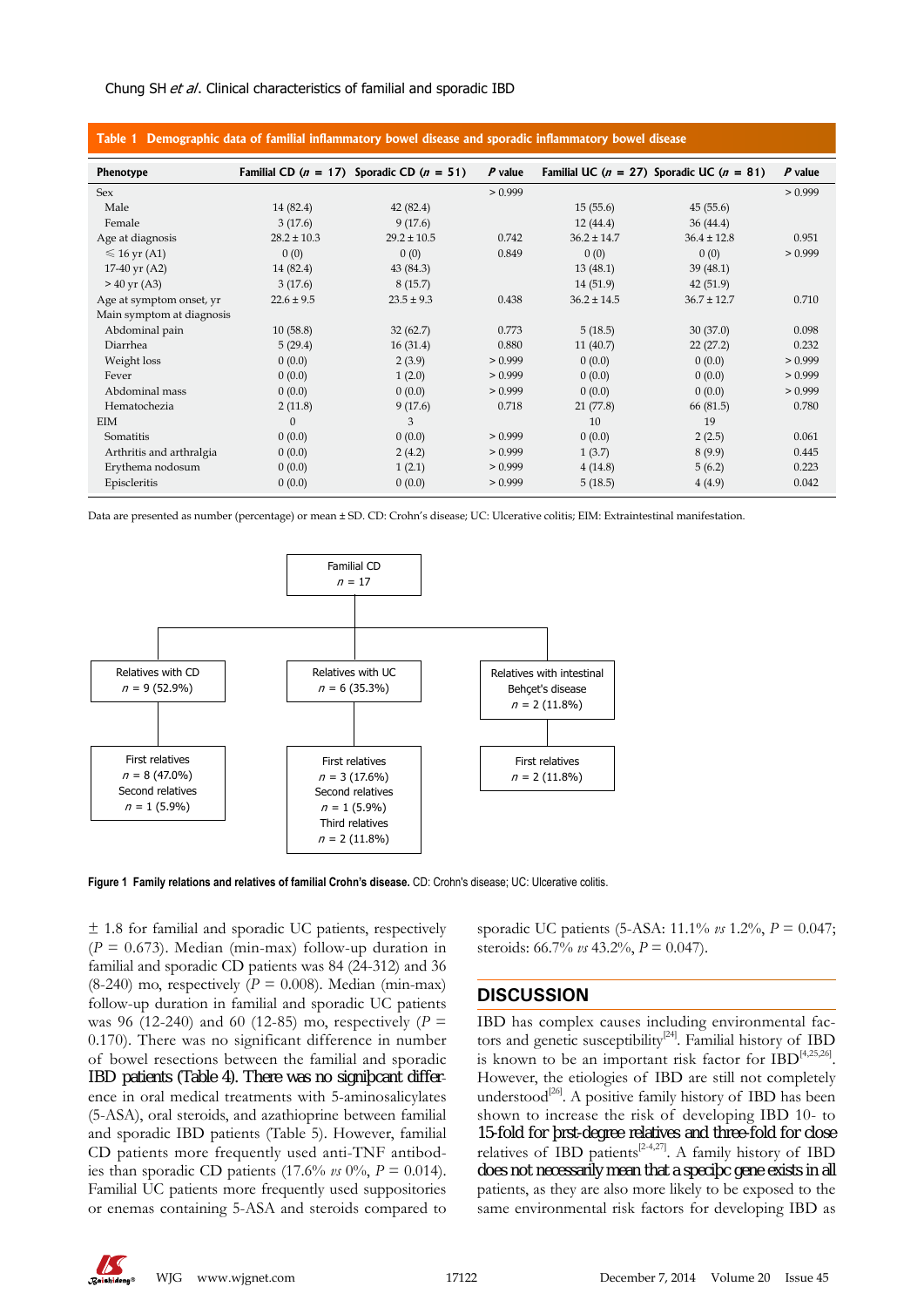#### Chung SH et al. Clinical characteristics of familial and sporadic IBD



**Figure 2 Family relations and relatives of familial ulcerative colitis.** CD: Crohn's disease; UC: Ulcerative colitis.

**Table 2 Comparison of location/extent and behavior of disease between familial and sporadic inflammatory bowel disease using the Montreal classification n (%)**

| Type of IBD                |          | Familial CD ( $n = 17$ ) Sporadic CD ( $n = 51$ ) | $P$ value |          | Familial UC ( $n = 27$ ) Sporadic UC ( $n = 81$ ) | $P$ value |
|----------------------------|----------|---------------------------------------------------|-----------|----------|---------------------------------------------------|-----------|
| Location/extent            |          |                                                   |           |          |                                                   |           |
|                            | 3(17.6)  | 11(21.6)                                          | > 0.999   | 11(40.7) | 28(34.6)                                          | 0.645     |
|                            | 2(11.8)  | 9(17.6)                                           | 0.718     | 15(55.5) | 47(58.0)                                          | 0.826     |
| 3                          | 12(70.6) | 31(60.8)                                          | 0.568     | 1(3.8)   | 6(7.4)                                            | 0.677     |
| $\overline{4}$             | 0(0.0)   | 0(0.0)                                            | > 0.999   |          |                                                   |           |
| $CD$ behavior <sup>2</sup> |          |                                                   | 0.668     |          |                                                   |           |
|                            | 9(52.9)  | 33(64.7)                                          | 0.391     |          |                                                   |           |
|                            | 3(17.6)  | 8(15.7)                                           | > 0.999   |          |                                                   |           |
| 3                          | 5(29.5)  | 10(19.6)                                          | 0.504     |          |                                                   |           |
| Perianal fistula           | 4(23.5)  | 12(23.5)                                          | > 0.999   |          |                                                   |           |

<sup>1</sup>CD location: 1 = L1 (ileum), 2 = L2 (colon), 3 = L3 (ileocolon), 4 = L4 (upper intestine); Extension of UC: 1 = E1 (proctitis), 2 = E2 (left-sided colitis), 3 = E3 (pancolitis); <sup>2</sup>CD behavior: 1 = B1 (nonstricturing, nonpenetrating, inflammatory), 2 = B2 (stricturing), 3 = B3(penetrating). IBD: Inflammatory bowel disease; CD: Crohn's disease; UC: Ulcerative colitis.

|  | Table 3 Comparison of clinical characteristics between familial and sporadic inflammatory bowel disease $n$ (%) |  |  |
|--|-----------------------------------------------------------------------------------------------------------------|--|--|
|  |                                                                                                                 |  |  |

|                                 |                  | Familial CD ( $n = 17$ ) Sporadic CD ( $n = 51$ ) P value |       | Familial UC $(n = 27)$ | Sporadic UC $(n = 81)$ | P value |
|---------------------------------|------------------|-----------------------------------------------------------|-------|------------------------|------------------------|---------|
| Disease activity (at diagnosis) | <b>CDAI</b>      |                                                           |       | Mayo score             |                        |         |
| $Mean \pm SD$                   | $120.5 \pm 68.2$ | $107.8 \pm 82.1$                                          | 0.207 | $3.6 \pm 2.0$          | $3.7 \pm 1.8$          | 0.673   |
| < 150                           | 11(64.7)         | 36(70.6)                                                  | 0.761 | $0-2$ , 9 (33.3)       | 18(22.2)               | 0.428   |
| $150 \leq$ and $\leq 220$       | 4(23.5)          | 8(15.7)                                                   |       | $3-5$ , 14 (51.9)      | 52(64.2)               |         |
| $\geqslant$ 220                 | 2(11.8)          | 7(13.7)                                                   |       | $6-12, 4(14.8)$        | 11(13.6)               |         |
| No. of hospitalizations         |                  |                                                           | 0.175 |                        |                        | 0.794   |
| $\mathbf{0}$                    | 9(52.9)          | 35(68.6)                                                  |       | 25(92.6)               | 73 (90.1)              |         |
| $1-2$                           | 6(35.2)          | 14(27.5)                                                  |       | 1(3.7)                 | 7(8.7)                 |         |
| $\geq 3$                        | 2(11.7)          | 2(3.9)                                                    |       | 1(3.7)                 | 1(1.2)                 |         |
| No. of relapses                 |                  |                                                           | 0.342 |                        |                        | 0.333   |
| $\mathbf{0}$                    | 13(76.5)         | 44 (86.3)                                                 |       | 22                     | 72                     |         |
| $1-2$                           | 4(23.5)          | 7(13.7)                                                   |       | 5                      | 9                      |         |
| $\geq 3$                        | 0(0.0)           | 0(0.0)                                                    |       | $\Omega$               | $\Omega$               |         |
| Relapse duration after          | $49.3 \pm 65.5$  | $38.9 \pm 44.5$                                           | 0.907 | $58.2 \pm 102.2$       | $21.3 \pm 20.5$        | 0.898   |
| diagnosis, mo                   |                  |                                                           |       |                        |                        |         |
| Follow-up duration after        | 84 (24-312)      | $36(8-240)$                                               | 0.008 | $96(12-240)$           | $60(12-85)$            | 0.170   |
| diagnosis, mo                   |                  |                                                           |       |                        |                        |         |

Ulcerative colitis (UC) relapse was defined as a partial Mayo score  $\geq 4$  or surgery for disease aggravation<sup>[12]</sup>. Crohn's disease (CD) relapse was defined as a Crohn's disease activity index (CDAI) score ≥ 250, a CDAI score 150 ≤ CDAI score < 250 with a 75 point increase above the initial value during three consecutive weeks, or surgery for progressed Crohn's disease, aside from perianal surgery<sup>[13]</sup>.

 $\frac{1}{2}$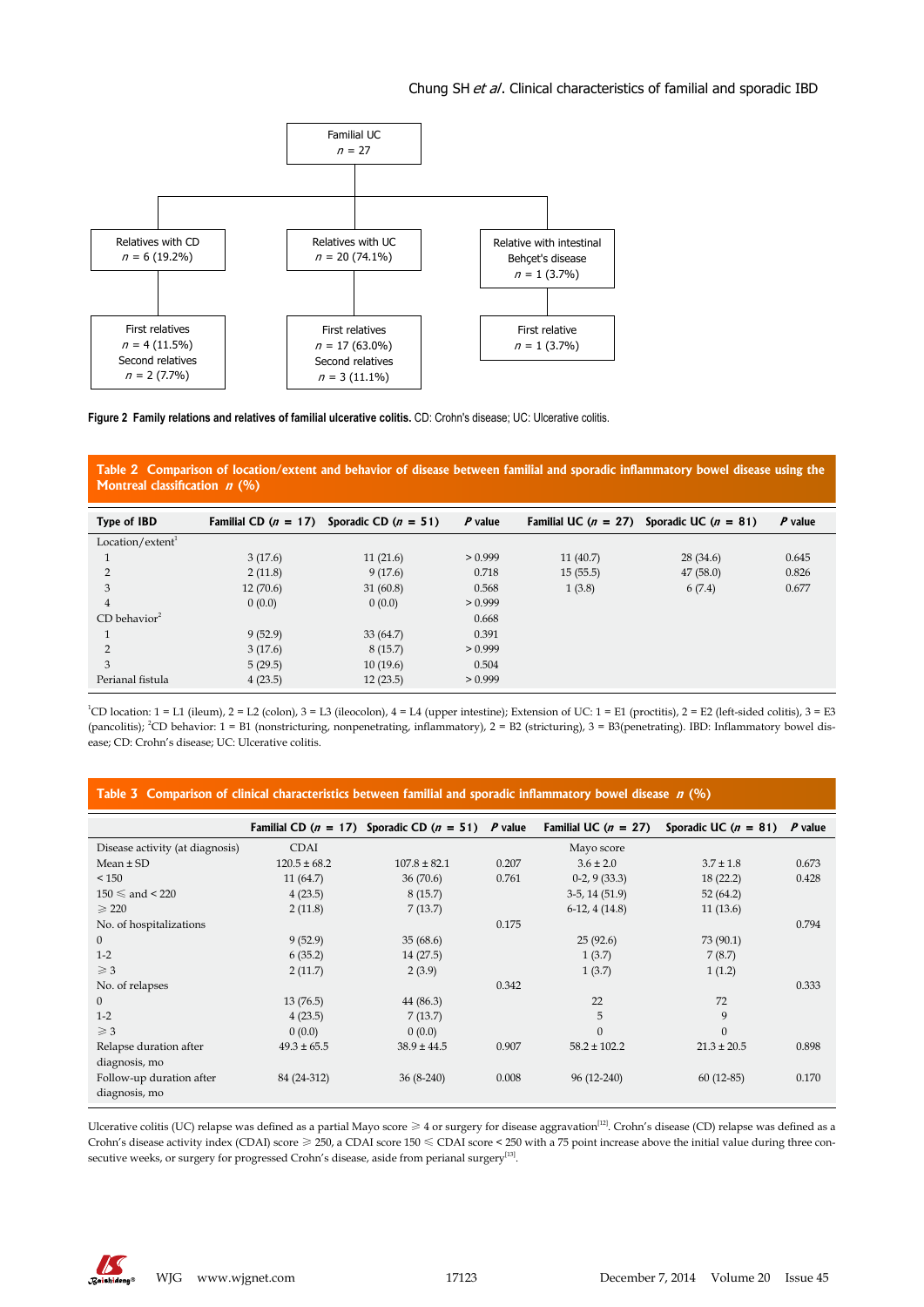#### Chung SH *et al*. Clinical characteristics of familial and sporadic IBD

| Table 4 Comparison of number of bowel resection surgeries between familial and sporadic inflammatory bowel disease $\pi$ (%) |          |                                                   |         |         |                                                   |         |  |  |
|------------------------------------------------------------------------------------------------------------------------------|----------|---------------------------------------------------|---------|---------|---------------------------------------------------|---------|--|--|
| <b>Phenotype</b>                                                                                                             |          | Familial CD ( $n = 17$ ) Sporadic CD ( $n = 51$ ) | P value |         | Familial UC ( $n = 27$ ) Sporadic UC ( $n = 81$ ) | P value |  |  |
| Number of surgeries                                                                                                          |          |                                                   | 0.194   |         |                                                   | 0.759   |  |  |
|                                                                                                                              | 13(76.5) | 44 (86.3)                                         |         | 27(100) | 79 (97.5)                                         |         |  |  |
|                                                                                                                              | 3(17.6)  | 7(13.7)                                           |         | 0(0.0)  | 2(2.5)                                            |         |  |  |
|                                                                                                                              | 1(5.9)   | 0(0.0)                                            |         | 0(0.0)  | 0(0.0)                                            |         |  |  |

CD: Crohn's Disease; UC: Ulcerative colitis.

|                           | Familial CD $(n = 17)$ | Sporadic CD $(n = 51)$ | $P$ value |              | Familial UC ( $n = 27$ ) Sporadic UC ( $n = 81$ ) | $P$ value                |
|---------------------------|------------------------|------------------------|-----------|--------------|---------------------------------------------------|--------------------------|
| 5-ASA                     | 16(94.1)               | 50(98.0)               | > 0.999   | 17(63.0)     | 64 (79.0)                                         | 0.124                    |
| Steroid                   | 7(41.2)                | 15(29.4)               | 0.551     | 5(18.5)      | 18(22.2)                                          | 0.684                    |
| Thiopurines               | 7(41.2)                | 28 (54.9)              | 0.406     | 5(18.5)      | 11(13.6)                                          | 0.540                    |
| Anti-TNF antibodies       | 3(17.6)                | 0(0.0)                 | 0.014     | 0(0.0)       | 0(0.0)                                            | $\overline{\phantom{a}}$ |
| Suppository               |                        |                        |           |              |                                                   |                          |
| 5-ASA                     | 1(5.9)                 | $\Omega$               | 0.250     | 3(11.1)      | 1(1.2)                                            | 0.047                    |
| Steroid                   | $\Omega$               | 2(3.9)                 | > 0.999   | 18(66.7)     | 35(43.2)                                          | 0.035                    |
| AEs by thiopurine         | 4(23.5)                | 8(15.7)                | 0.477     | 1(3.7)       | 6(7.4)                                            | 0.677                    |
| Leukopenia                | 4(23.5)                | 7(13.7)                | 0.448     | 1(3.7)       | 4(4.9)                                            | > 0.999                  |
| Nausea                    | $\theta$               | 1(2.0)                 | > 0.999   | 0(0.0)       | 0(0.0)                                            | > 0.999                  |
| Arthralgia                | $\mathbf{0}$           | $\mathbf{0}$           | > 0.999   | 0(0.0)       | 1(1.2)                                            | > 0.999                  |
| Skin lesion               | $\Omega$               | $\overline{0}$         | > 0.999   | 0(0.0)       | 1(1.2)                                            | > 0.999                  |
| Pancreatitis              | $\Omega$               | $\Omega$               | > 0.999   | $\Omega$     | $\Omega$                                          | > 0.999                  |
| Elevation of liver enzyme | $\mathbf{0}$           | $\mathbf{0}$           | > 0.999   | $\mathbf{0}$ | $\mathbf{0}$                                      | > 0.999                  |

UC: Ulcerative colitis; CD: Crohn's disease; ASA: Aminosalicylates; TNF: Tumor necrosis factor; AE: Adverse events.

affected family members<sup>[28]</sup>. Moreover, in a Spanish twin study, environmental factors were also shown to influence gene expression<sup>[29]</sup>. Familial aggregation was more prevalent in CD than in UC patients in Western societies, but the opposite was found in some Asian societies<sup>[5,9,30,31]</sup>. In several studies, 5%-15% of CD patients had a family history of IBD and 8%-14% of UC patients had a family history of IBD<sup>[17,18,30,32,33]</sup>. In South Korea, 1.51% of CD patients and 2.01% of UC patients had a positive firstdegree family history of  $IBD^{[5]}$ . A positive family history was found in 2.7% and 2.6% of familial UC and CD in a Japanese study, respectively $[14]$ . Despite several studies about the clinical phenotypes of familial IBD, there are still inconsistent and inconclusive results<sup>[17,18,26]</sup>. In many reports, the location, disease severity, behavior of disease, and extraintestinal manifestations of CD were not signifcantly different in familial and sporadic disease<sup>[4,15,16,30,34-38]</sup>. However, contrary to these reports, some differences between familial and sporadic CD have been reported. Patients with familial CD had an earlier onset time<sup>[11,15,31,34]</sup> more extensive disease<sup>[11,34]</sup>, greater stricturing pattern<sup>[39]</sup>, a higher operation rate<sup>[39,40]</sup>, and more ileal disease with less ileocolonic disease compared to patients with sporadic  $CD^{[17]}$ . In UC studies, there was no difference in frequency of surgery or medical treatment between familial and sporadic  $\text{UC}^{[26,35]}$ . However, in other reports, some differences between familial and sporadic UC were reported. There was worse disease severity $\begin{bmatrix} 41 \\ 41 \end{bmatrix}$ , more frequent relaps $es^{[26]}$ , and more extensive colitis<sup>[1]</sup> in familial UC patients compared to sporadic UC patients. In our study, there

were no significant differences in age at symptom onset, main symptom at diagnosis, extraintestinal manifestation, location/extent, behavior of disease, disease activity at diagnosis, number of hospitalizations, number of operations, operation type, number of relapses, or oral medical treatment between familial and sporadic CD and familial and sporadic UC patients, respectively. This study did find that familial CD patients more frequently used anti-TNF antibodies than sporadic CD patients. More frequent use of anti-TNF antibodies in familial CD patients might be explained by differing follow-up duration, since follow-up durations for patients with familial CD were significantly longer than those of sporadic CD patients. In our results, there was more frequent use of suppositories containing 5-ASA and steroids in familial UC compared to sporadic UC patients and more prevalent episcleritis in familial than sporadic UC. To the best of our knowledge, there have been no reports regarding the differences in usage of suppositories and frequency of episcleritis between familial and sporadic IBD.

There were several weak points in our study. First, the number of enrolled patients was small, and the study was performed in a single tertiary referral medical center. This study was performed using the hospital-based registry and was not a population-based cohort study. Therefore, a population-based cohort study will be needed in the future to evaluate the differences of clinical phenotypes between familial and sporadic IBD patients. There may have been a selection bias, and our results may not be generalizable. Even though the number of patients en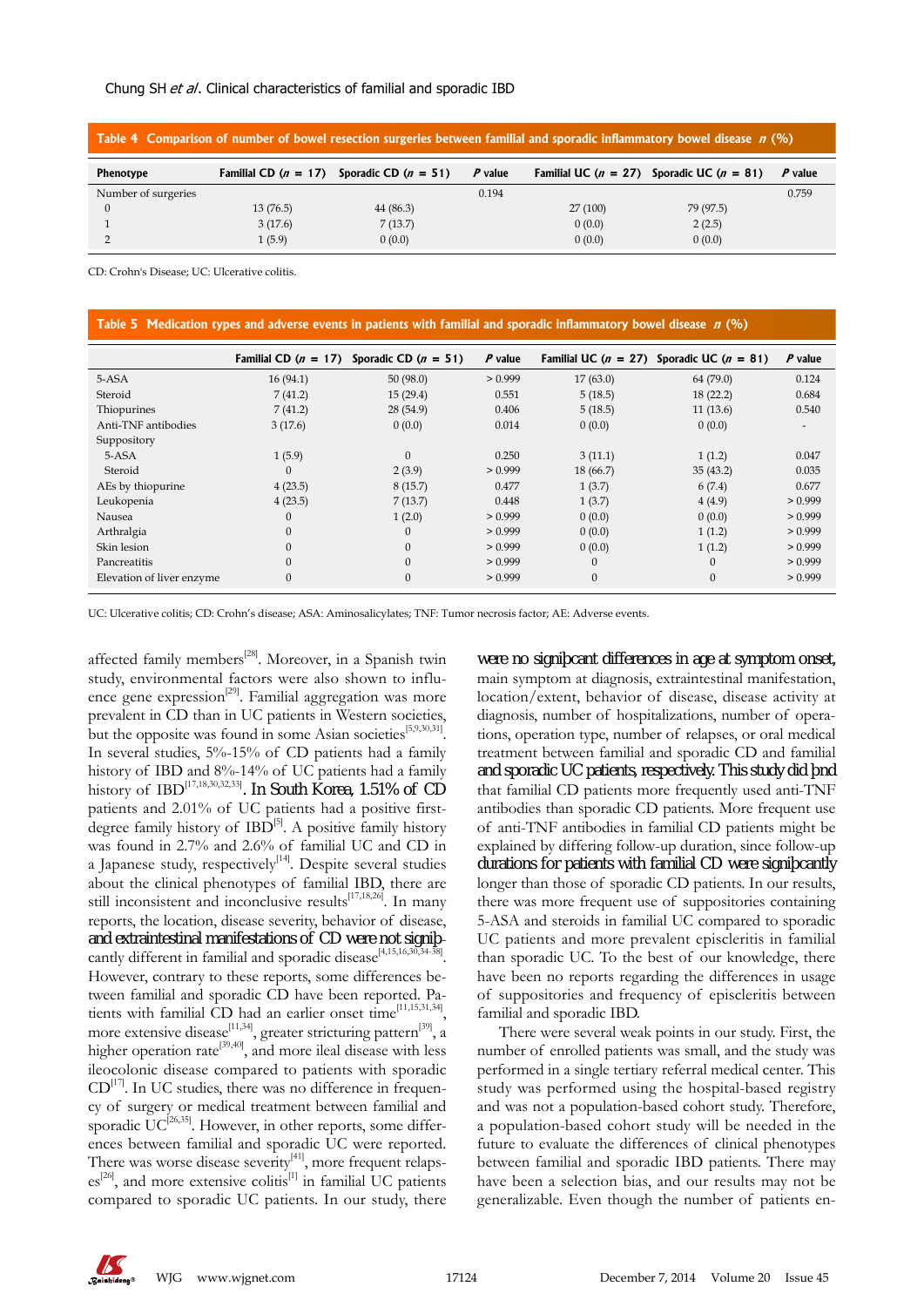rolled in this study is small (17 patients with familial CD; 27 patients with familial UC), we used a well-organized electronic medical database to compare the differences between familial and sporadic IBD.

In conclusion, a family history of IBD does not seem to be an important predictive factor affecting clinical characteristics or disease course, even if there is a more frequent use of anti-TNF antibodies in familial CD patients compared to sporadic CD patients.

## **COMMENTS COMMENTS**

#### *Background*

Genetic, environmental, and immunologic factors are involved in the pathogenesis of inflammatory bowel disease (IBD); the etiology of IBD is still not completely understood. Some suggest that a family history of IBD may be one of the most important risk factors. A family history of IBD was shown to increase the risk of developing IBD 10- to 15-fold in unaffected first-degree relatives and three-fold among close relatives of IBD patients.

#### *Research frontiers*

Despite several other studies of IBD, there is still insufficient knowledge regarding the clinical characteristics in familial IBD. Authors report that a family history of IBD does not seem to be an important predictive factor affecting clinical characteristics or disease course. Not only genetic background but also environmental factors might affect the disease course of IBD.

#### *Related publications*

Some studies showed that there were no differences in clinical characteristics between familial and sporadic IBD. Even if other studies demonstrated differences between familial and sporadic IBD, there have not been consistent results. Despite several studies of familial IBD, there is still insufficient knowledge regarding the differing characteristics between familial and sporadic IBD.

#### *Innovations and breakthroughs*

The authors report that a family history of IBD does not seem to be an important predictive factor affecting clinical characteristics or disease course even if there is a more frequent use of anti-tumor necrosis factor (TNF) antibodies in familial Crohn's disease (CD) patients compared to sporadic CD patients. More frequent use of anti-TNF antibodies in familial CD patients might be explained by differing follow-up duration, since follow-up durations for patients with familial CD were significantly longer than those of sporadic CD patients.

#### *Applications*

The manuscript can help to understand the different characteristics between familial and sporadic IBD.

#### *Peer review*

This report analyzed the clinical features of familial and sporadic IBD including age and main symptoms at diagnosis, location/extent, behavior, number of hospitalizations, surgery, relapses and treatment. They conclude that the two forms of disease are essentially superimposable with the exception of the greater use of anti-TNF's in familial CD. This is a very good piece of work.

## **REFERENCES**

- 1 **Pinsk V**, Lemberg DA, Grewal K, Barker CC, Schreiber RA, Jacobson K. Inflammatory bowel disease in the South Asian pediatric population of British Columbia. *Am J Gastroenterol* 2007; **102**: 1077-1083 [PMID: 17378907 DOI: 10.1111/ j.1572-0241.2007.01124.x]
- 2 **Bernstein CN**, Rawsthorne P, Cheang M, Blanchard JF. A population-based case control study of potential risk factors for IBD. *Am J Gastroenterol* 2006; **101**: 993-1002 [PMID: 16696783 DOI: 10.1111/j.1572-0241.2006.00381.x]
- 3 **Peeters M**, Cortot A, Vermeire S, Colombel JF. Familial and sporadic inflammatory bowel disease: different entities? *Inflamm Bowel Dis* 2000; **6**: 314-320 [PMID: 11149564]
- 4 **Russell RK**, Satsangi J. IBD: a family affair. *Best Pract Res Clin Gastroenterol* 2004; **18**: 525-539 [PMID: 15157825 DOI: 10.1016/j.bpg.2003.12.006]
- 5 **Park JB**, Yang SK, Byeon JS, Park ER, Moon G, Myung SJ, Park WK, Yoon SG, Kim HS, Lee JG, Kim JH, Il Min Y, Kim KY. Familial occurrence of inflammatory bowel disease in Korea. *Inflamm Bowel Dis* 2006; **12**: 1146-1151 [PMID: 17119389 DOI: 10.1097/01.mib.0000235094.01608.59]
- 6 **Weterman IT**, Peña AS. Familial incidence of Crohn's disease in The Netherlands and a review of the literature. *Gastroenterology* 1984; **86**: 449-452 [PMID: 6693011]
- 7 **Monsén U**, Broström O, Nordenvall B, Sörstad J, Hellers G. Prevalence of inflammatory bowel disease among relatives of patients with ulcerative colitis. *Scand J Gastroenterol* 1987; **22**: 214-218 [PMID: 3576128]
- 8 **Monsén U**, Bernell O, Johansson C, Hellers G. Prevalence of inflammatory bowel disease among relatives of patients with Crohn's disease. *Scand J Gastroenterol* 1991; **26**: 302-306 [PMID: 1853152]
- 9 **Yang H**, McElree C, Roth MP, Shanahan F, Targan SR, Rotter JI. Familial empirical risks for inflammatory bowel disease: differences between Jews and non-Jews. *Gut* 1993; **34**: 517-524 [PMID: 8491401]
- 10 **Roth MP**, Petersen GM, McElree C, Vadheim CM, Panish JF, Rotter JI. Familial empiric risk estimates of inflammatory bowel disease in Ashkenazi Jews. *Gastroenterology* 1989; **96**: 1016-1020 [PMID: 2925048]
- 11 **Peeters M**, Nevens H, Baert F, Hiele M, de Meyer AM, Vlietinck R, Rutgeerts P. Familial aggregation in Crohn's disease: increased age-adjusted risk and concordance in clinical characteristics. *Gastroenterology* 1996; **111**: 597-603 [PMID: 8780562]
- 12 **Orholm M**, Munkholm P, Langholz E, Nielsen OH, Sørensen TI, Binder V. Familial occurrence of inflammatory bowel disease. *N Engl J Med* 1991; **324**: 84-88 [PMID: 1984188 DOI: 10.1056/nejm199101103240203]
- 13 **Inoue N**, Tamura K, Kinouchi Y, Fukuda Y, Takahashi S, Ogura Y, Inohara N, Núñez G, Kishi Y, Koike Y, Shimosegawa T, Shimoyama T, Hibi T. Lack of common NOD2 variants in Japanese patients with Crohn's disease. *Gastroenterology* 2002; **123**: 86-91 [PMID: 12105836]
- 14 **Kuwahara E**, Asakura K, Nishiwaki Y, Inoue N, Watanabe M, Hibi T, Takebayashi T. Effects of family history on inflammatory bowel disease characteristics in Japanese patients. *J Gastroenterol* 2012; **47**: 961-968 [PMID: 22382632 DOI: 10.1007/s00535-012-0558-3]
- 15 **Hampe J**, Heymann K, Kruis W, Raedler A, Fölsch UR, Schreiber S. Anticipation in inflammatory bowel disease: a phenomenon caused by an accumulation of confounders. *Am J Med Genet* 2000; **92**: 178-183 [PMID: 10817651]
- 16 **Dorn SD**, Abad JF, Panagopoulos G, Korelitz BI. Clinical characteristics of familial versus sporadic Crohn's disease using the Vienna Classification. *Inflamm Bowel Dis* 2004; **10**: 201-206 [PMID: 15290912]
- 17 **Halme L**, Turunen U, Heliö T, Paavola P, Walle T, Miettinen A, Järvinen H, Kontula K, Färkkilä M. Familial and sporadic inflammatory bowel disease: comparison of clinical features and serological markers in a genetically homogeneous population. *Scand J Gastroenterol* 2002; **37**: 692-698 [PMID: 12126248]
- 18 **Freeman HJ**. Familial Crohn's disease in single or multiple first-degree relatives. *J Clin Gastroenterol* 2002; **35**: 9-13 [PMID: 12080219]
- 19 **Russel MG**, Pastoor CJ, Janssen KM, van Deursen CT, Muris JW, van Wijlick EH, Stockbrügger RW. Familial aggregation of inflammatory bowel disease: a populationbased study in South Limburg, The Netherlands. The South Limburg IBD Study Group. *Scand J Gastroenterol Suppl* 1997; **223**: 88-91 [PMID: 9200312]
- 20 **Satsangi J**, Silverberg MS, Vermeire S, Colombel JF. The Montreal classification of inflammatory bowel disease: controversies, consensus, and implications. *Gut* 2006; **55**: 749-753 [PMID: 16698746 DOI: 10.1136/gut.2005.082909]
- Sandborn WJ, Colombel JF, Sands BE, Rutgeerts P, Tar-